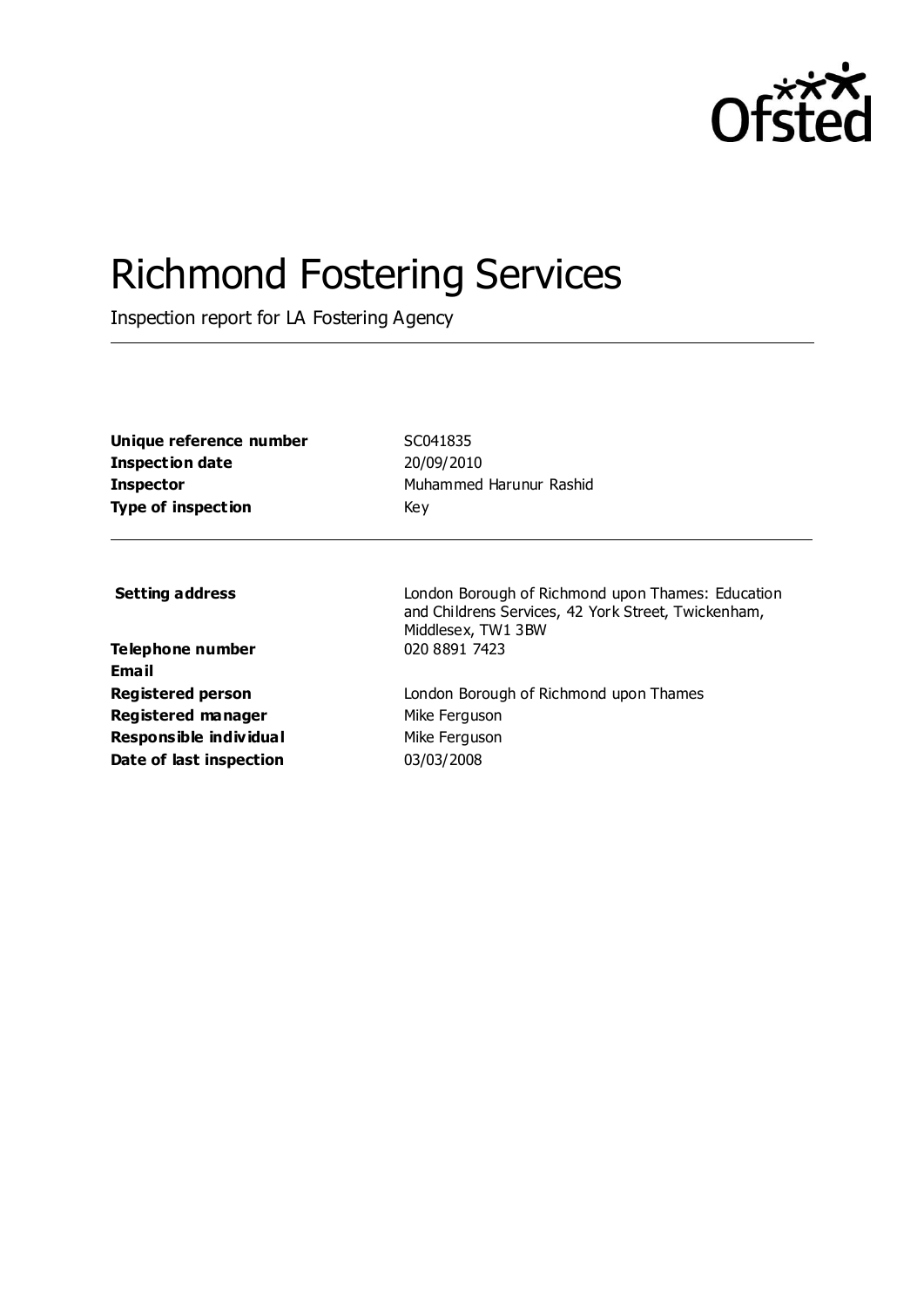© Crown copyright 2010

Website: www.ofsted.gov.uk

This document may be reproduced in whole or in part for non-commercial educational purposes, provided that the information quoted is reproduced without adaptation and the source and date of publication are stated.

You can obtain copies of The Children Act 2004, Every Child Matters and The National Minimum Standards for Children's Services from: The Stationery Office (TSO) PO Box 29, St Crispins, Duke Street, Norwich, NR3 1GN. Tel: 0870 600 5522. Online ordering: www.tso.co.uk/bookshop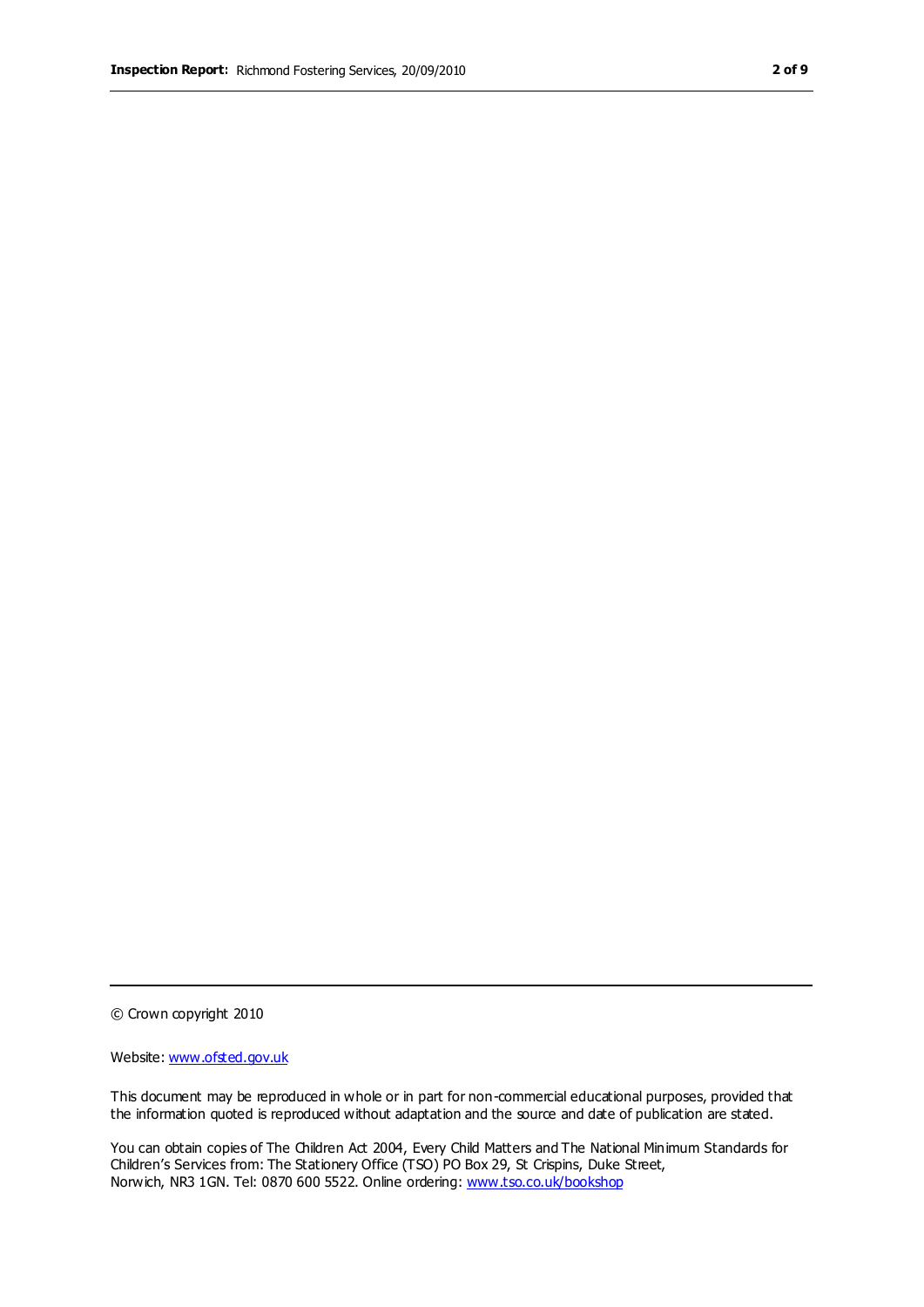# **About this inspection**

The purpose of this inspection is to assure children and young people, parents, the public, local authorities and government of the quality and standard of the service provided. The inspection was carried out under the Care Standards Act 2000.

This report details the main strengths and any areas for improvement identified during the inspection. The judgements included in the report are made in relation to the outcomes for children set out in the Children Act 2004 and the relevant National Minimum Standards for the service.

#### **The inspection judgements and what they mean**

| Outstanding:  | this aspect of the provision is of exceptionally high quality |
|---------------|---------------------------------------------------------------|
| Good:         | this aspect of the provision is strong                        |
| Satisfactory: | this aspect of the provision is sound                         |
| Inadequate:   | this aspect of the provision is not good enough               |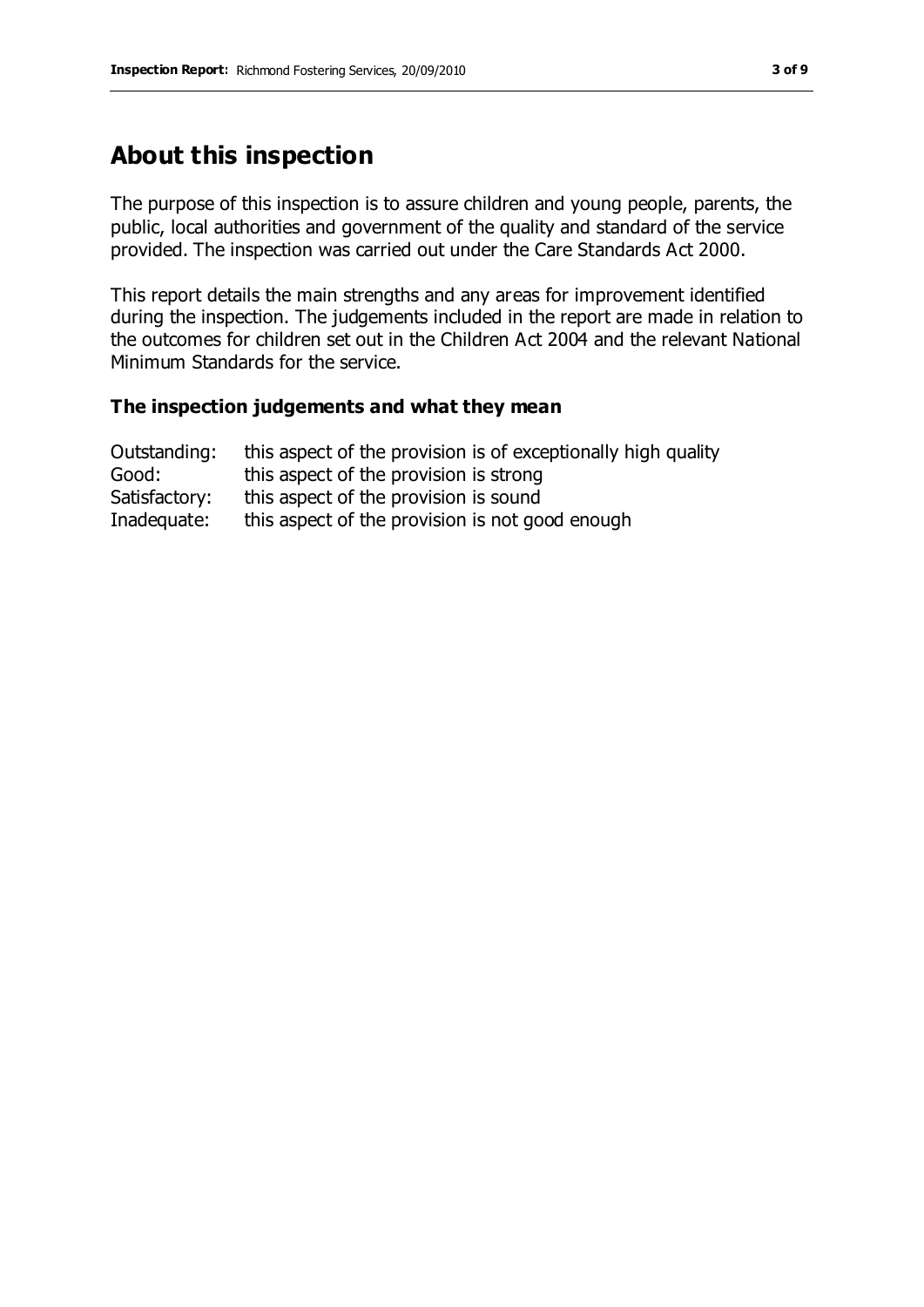# **Service information**

# **Brief description of the service**

The London Borough of Richmond upon Thames fostering service aims to provide a range of fostering services, which comply with the national minimum standards and Fostering Services Regulations 2002. The primary aim of the service is to provide a range of high quality foster placements suitable for meeting the diverse needs of looked after children and young people.

The service is based in Twickenham, close to other local authority services. The types of the service offered are: task-centred, long term fostering, family and friends foster carers, specialist foster care, short break care and supported lodging scheme.

# **Summary**

The overall quality rating is good.

This is an overview of what the inspector found during the inspection.

At this announced full inspection, all key national minimum standards (NMS) were inspected.

This is a good service with a number of outstanding outcomes. Children's and young people's welfare is enhanced by the good relationships that exist between them, staff and foster carers. Children and young people are encouraged to eat healthily. They live in a safe environment. Children and young people receive individualised support. Their educational attainments are well promoted. The fostering service works closely with a wide range of agencies in order to meet the full range of children's and young people's needs. There are good opportunities for staff training in a number of areas such as safeguarding. Foster carers have opportunities to attend various training for their professional development. Staff are well supported by the Registered Manager who is committed to promoting the welfare of children and young people and focusing on improvement.

## **Improvements since the last inspection**

The fostering service was asked to ensure that they include the contact address and telephone number of Ofsted in the children's guide and the complaint procedure.

The service has acted upon this. This step helps to promote children's and young people's welfare.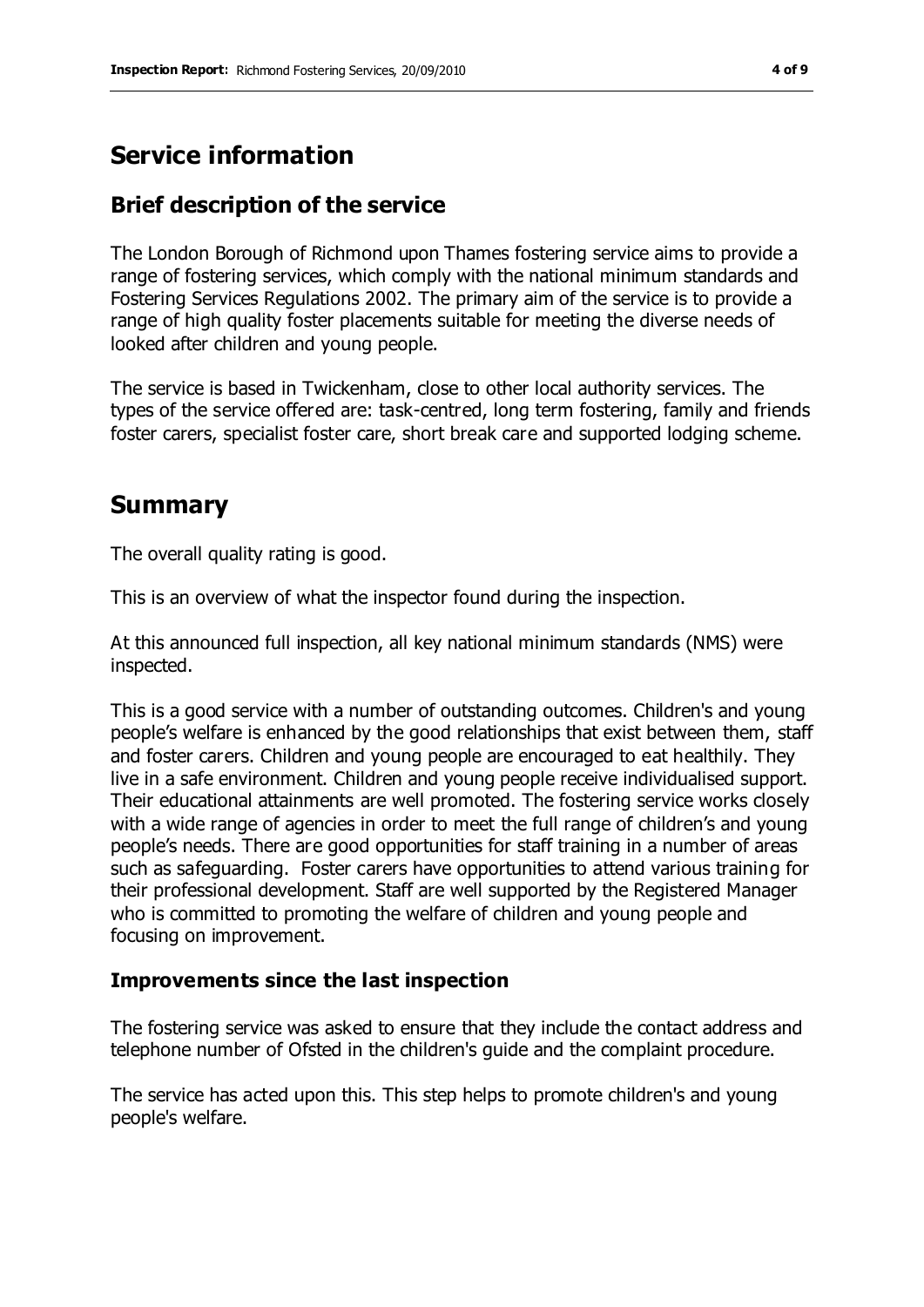#### **Helping children to be healthy**

The provision is outstanding.

Children's and young people's individual health care needs are well assessed and these are met accordingly. Children's and young people's files provide good information about their health care needs. The fostering service has comprehensive policies and procedures in place to promote the health of children and young people. The service works well to obtain the resources required to promote and secure best outcomes for children and young people and support foster carers in securing the best standards of health care. The fostering service works in partnership with the multi-agency team and other health professionals to ensure best outcomes for children and young people in foster care. The multi-agency team is dedicated to looked after children and includes a clinical psychologist and a nurse advisor. Children, young people and foster carers have easy access to multi-agency team members for advice and support.

Foster carers are well supported and encouraged through the provision of various specialist health care training and the support provided by the service. This helps to develop their knowledge and skills to meet children's and young people's individual health care needs.

Foster carers ensure that children and young people attend their medical appointments. They maintain good records of all medication administered to children and young people. Medications are safely stored in the homes. Foster carers are provided with first aid equipment and they attend first aid training.

#### **Protecting children from harm or neglect and helping them stay safe**

The provision is good.

The London Borough of Richmond has a robust recruitment policy and procedure in place to protect children and young people in foster carer. The human resources department ensures that robust checks are completed on staff, foster carers and fostering panel members prior to their appointments in order to protect children and young people in their care.

The principal manager who is the Registered Manager of the fostering services and the fostering team manager are both very experienced and suitably qualified to manage the service. Fostering social workers are all qualified and have experience in fostering tasks and in other child care work.

The recruitment and assessment officer is responsible for processing all initial enquiries from the prospective foster carers and conducts initial visits to a prospective foster carer's homes to carry out health and safety assessment checks as part of the approval process. This dedicated post was vacant from June 2009 to June 2010 and the training and development officer's post was vacant for most of 2009. This had an impact on the numbers of newly approved foster carers. However,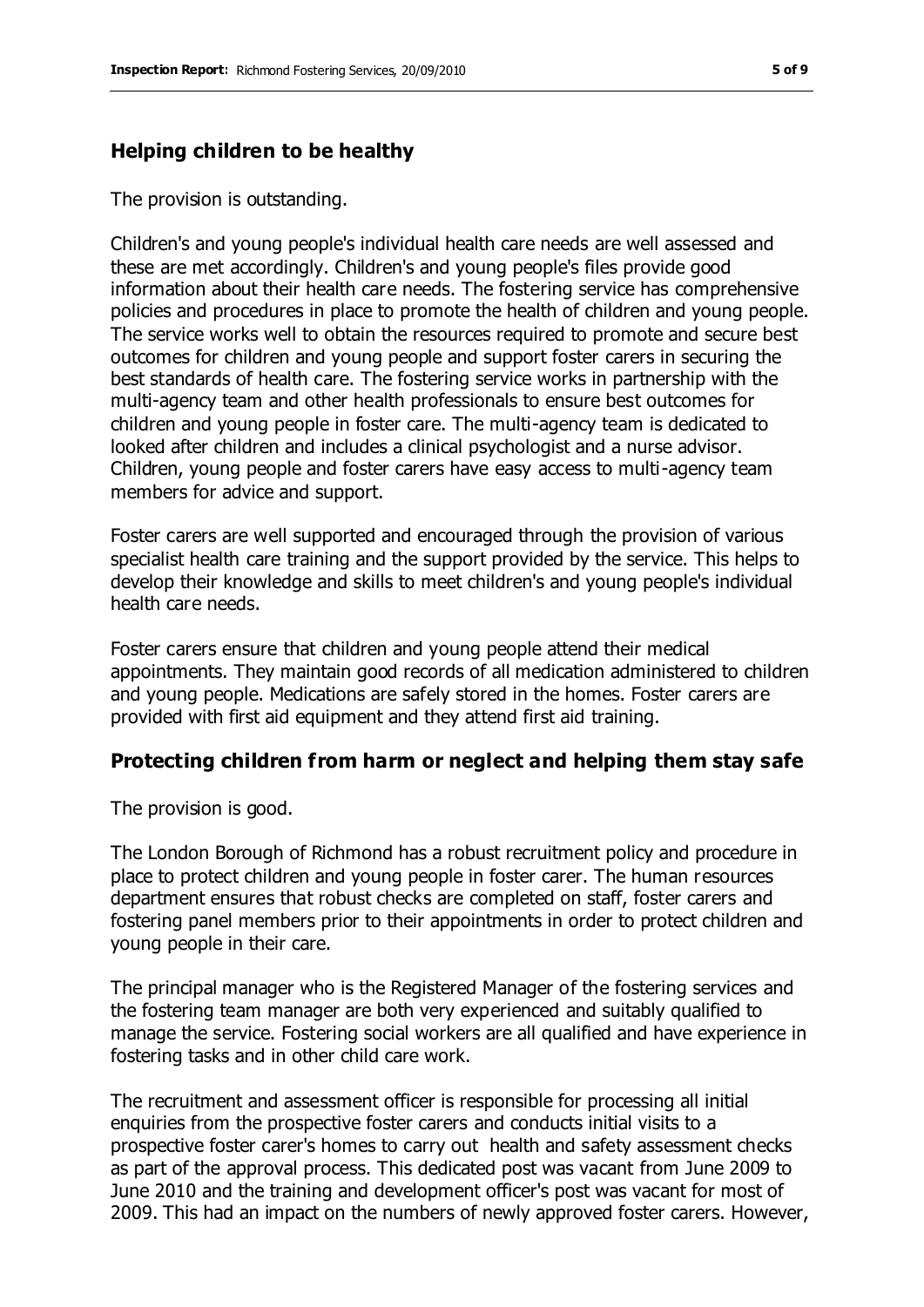the fostering service has now a clear recruitment strategy in place for increasing foster carers numbers.

Foster carers' homes visited are warm, comfortable, well maintained and suitable for the children and young people living there. Foster carers are issued with carbon monoxide alarms and they are provided with health, hygiene and safety training to ensure children's and young people's safety.

A through process is in place for matching children and young people to foster carers who have the skills and provision for meeting children's and young people's individual needs. The percentage of placement disruptions or breakdown is low.

A comprehensive child protection policy and procedure is in place which protects children and young people. All fostering staff and foster carers are provided with safer caring and child protection training. There is a system in place for reviewing and monitoring the quality and effectiveness of training on child protection and safe caring. The fostering service ensures that the foster carer has a written procedure for use if the foster child is missing from home. A positive behaviour management policy is in place for dealing with children's and young people's challenging behaviours.

Since the last inspection the fostering service has appointed a new independent chair for the fostering panel. The last three fostering panel meeting's minutes demonstrated the correct composition as required by regulation. There are clear decision making processes in place to support the effective functioning of the fostering panel. Panel members come from a variety of professionals and have a range of experiences and they are provided with various training. This further underpins the good work of the fostering service.

## **Helping children achieve well and enjoy what they do**

The provision is outstanding.

The fostering service pays very good attention to issues relating to equality and diversity. There are sound policies in place to support this. The fostering service promotes services which value diversity and promote equality through its assessment process, in supervision with foster carers, in training and also addresses this at each foster carer's annual review. Skills to foster training provides opportunities for foster carers to develop various skills in the areas of matching needs, sex and sexuality, behavioural management and health and safety. A good range of resources are available to foster carers with regard to culture and supporting children and young people from diverse backgrounds.

The promotion of the educational attainments of children and young people is the real strength of the service. The multi-agency team for children looked after has overall responsibility for supporting children and young people and foster carers with regard to educational attainment. All looked after children have an up to date personal education plan and none of the children were permanently excluded from the school in the recent years. Children's and young people's school attendance is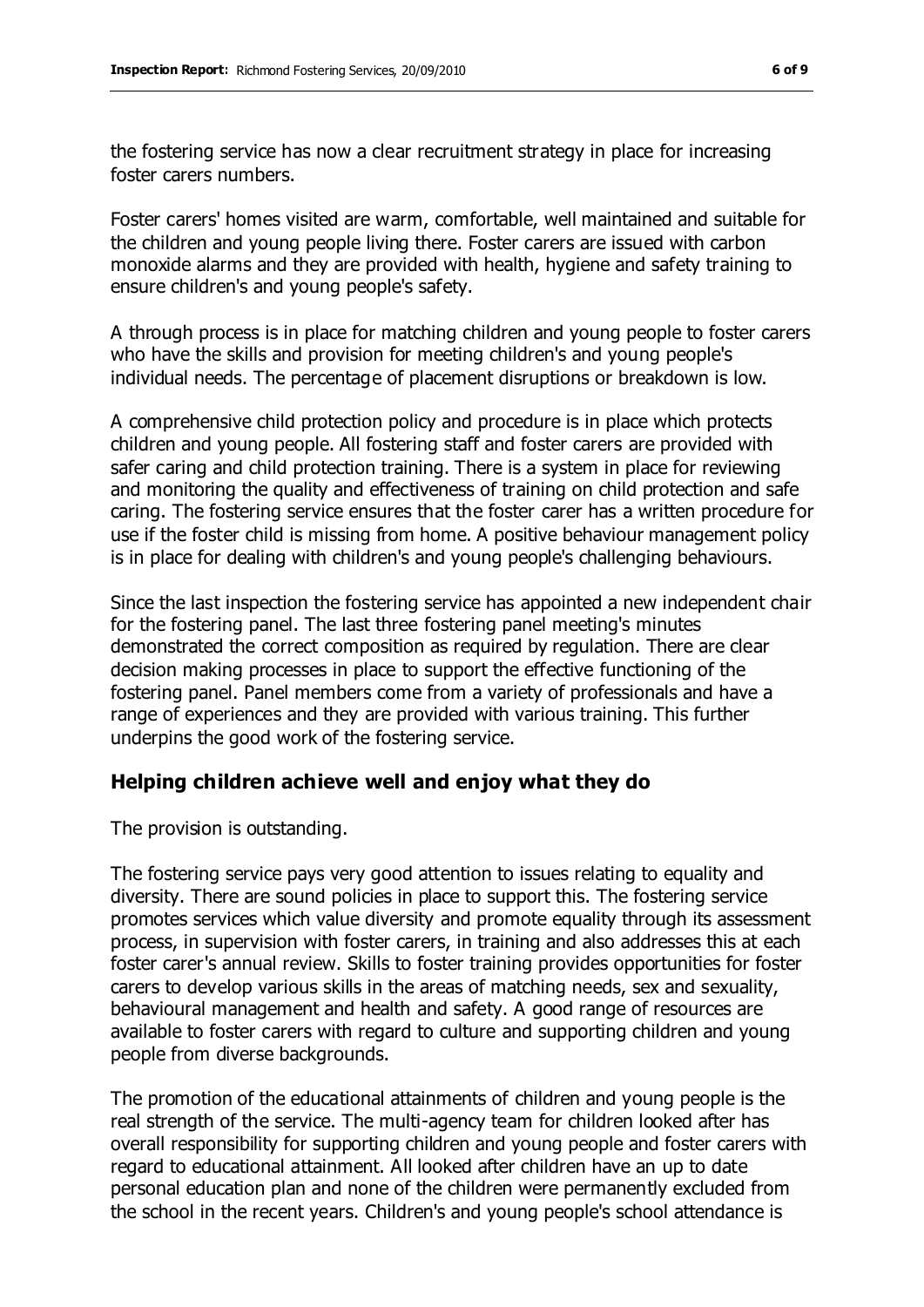high. A significant number of looked after children within the borough have passed the GCSE examination or equivalent. In this year 44% of the children have achieved 5A\*-C grades GCSEs.

The short break care team is responsible for providing a short break service for children and young people with disabilities. This team provides various information for the benefit of parents and short-term carers. The short break care service has its own panel which is separate from the mainstream fostering and kinship carers. There are a number of polices and procedures in place for its own functions. There are networking opportunities between the short breaks service, main fostering service and other stakeholders within the local authority such as health, education and the safeguarding board. Where possible, joint training is arranged and social events are shared.

#### **Helping children make a positive contribution**

The provision is outstanding.

The fostering service has clear procedures for contact arrangements and foster carers are provided with training in this area. The service clearly encourages children and young people to maintain and develop family contacts. Foster carers understand the importance of maintaining these relationships and are positive about the arrangements made for contact. Contact arrangement issues are discussed and reviewed as part of children's statutory reviews and annual foster carer's review meetings.

There is an appropriate mechanism in place by which to consult the children and young people. This includes children and their family members being encouraged to be involved in the review process. The independent review officer meets with children and young people and ensures that they are given the opportunity to fully contribute to their review. The service is commissioning an advocacy service called 'Voice' for children and young people. Evidence shows that children and young people have full access to the internal advocacy service called 'view point consultation'. A participation worker supports children and young people to take part in this consultation process.

The service ensures that children and young people are listened to and encourages them to read and be aware of their complaint policy and procedure. The complaint procedure includes the contact address and telephone number of Ofsted. The fostering service follows the complaint policy and procedure of the London Borough of Richmond. Staff keep records of all complaints received by the service and how these are investigated within the set timescale. All formal complaints are dealt with by a complaint investigation officer employed by the borough.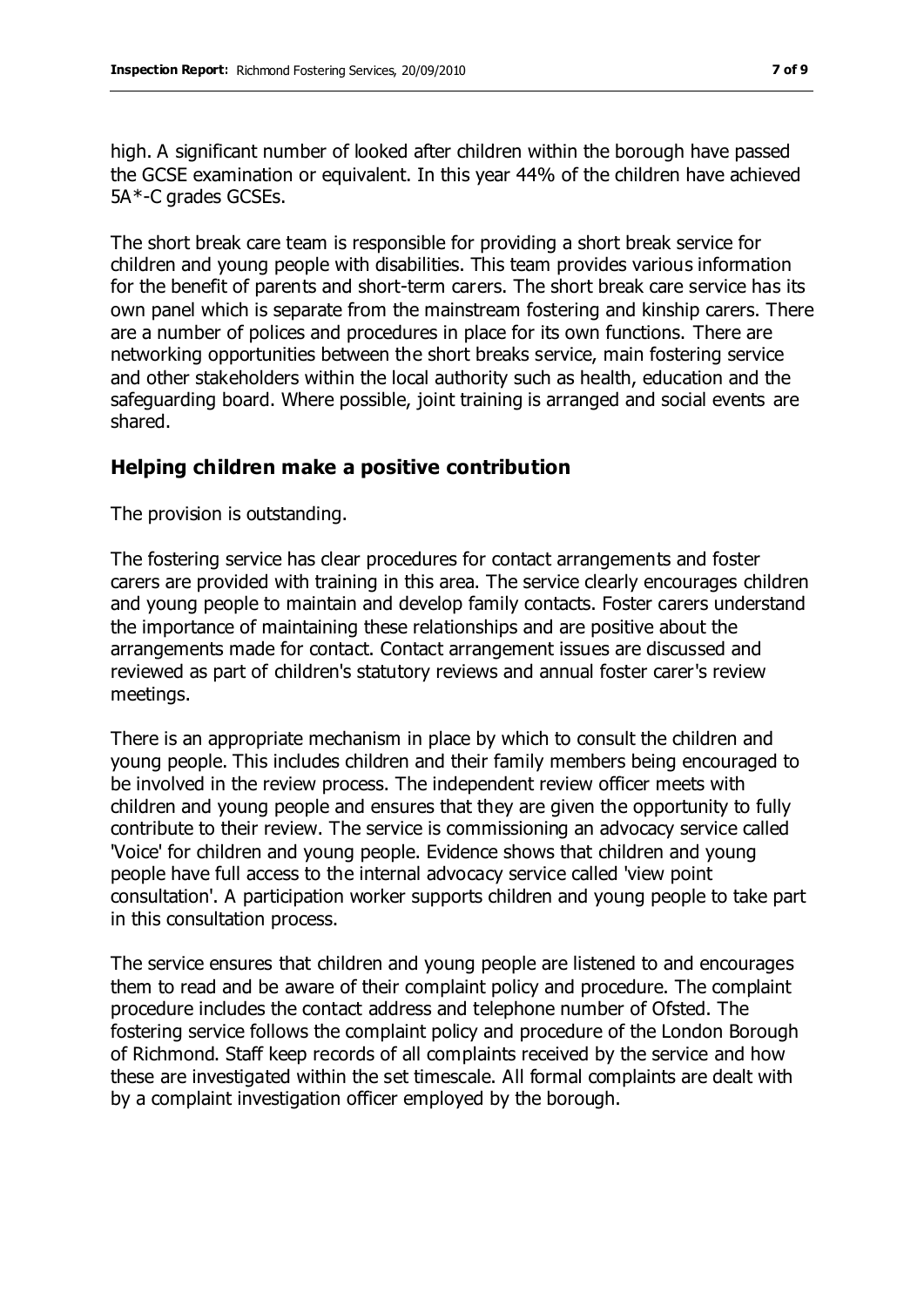## **Achieving economic wellbeing**

The provision is outstanding.

The fostering service prepares young people well for adulthood and leaving local authority care. The leaving care team is responsible for coordinating the young people's plans for moving on to semi or independent living. The service is proactive for preparing young people for adulthood. The assessment process starts at the age of 16. Pathway plans are in place for young people preparing for semi or independent living. Foster carers are provided with preparation for independence and pathway planning training.

Foster carers encourage and support young people to develop various living skills, for example, looking after personal space, travelling, budgeting and shopping. Foster carers ensure that all sixteen plus young people open bank accounts and allowances are paid into their bank accounts.

Allowances and expenses are paid to all foster carers for enabling them to support children and young people achieving very good outcomes. Children and young people are able to access the additional resources needed to ensure good outcomes. Young people are provided with personal computers. There is a clear written policy on financial arrangements and payments to carers which is updated annually. Carers are paid in a timely fortnightly payment direct into their bank account. The finance team are directly available to answer queries on a financial nature.

## **Organisation**

The organisation is good.

Overall, good arrangements for supporting staff, foster carers, children and young people are in place. The service has a clear Statement of Purpose which sets out the aims and objectives of the service. The service has developed a guide for children and young people in foster care which is appropriate to the age and ability of the children and young people using the service. The children's and young people's guide has included the contact address and telephone number of Ofsted.

The promotion of equality and diversity is outstanding. The fostering agency provides a service tailored to meet the specific individual needs of children and young people that considers all aspects of diversity. All staff and foster carers have attended equality and diversity training. Staff are recruited from various minority ethnic groups and have very good understanding of children's and young people's dietary, religious and cultural needs. Staff support children and young people to make personal choices and access community resources.

The service is well managed with an effective management structure in place. There are clear lines of accountability in place. There are effective management systems in place for monitoring referrals, completing assessments for approval or disapproval and reviews. Fostering staff are well supported through the provision of training,